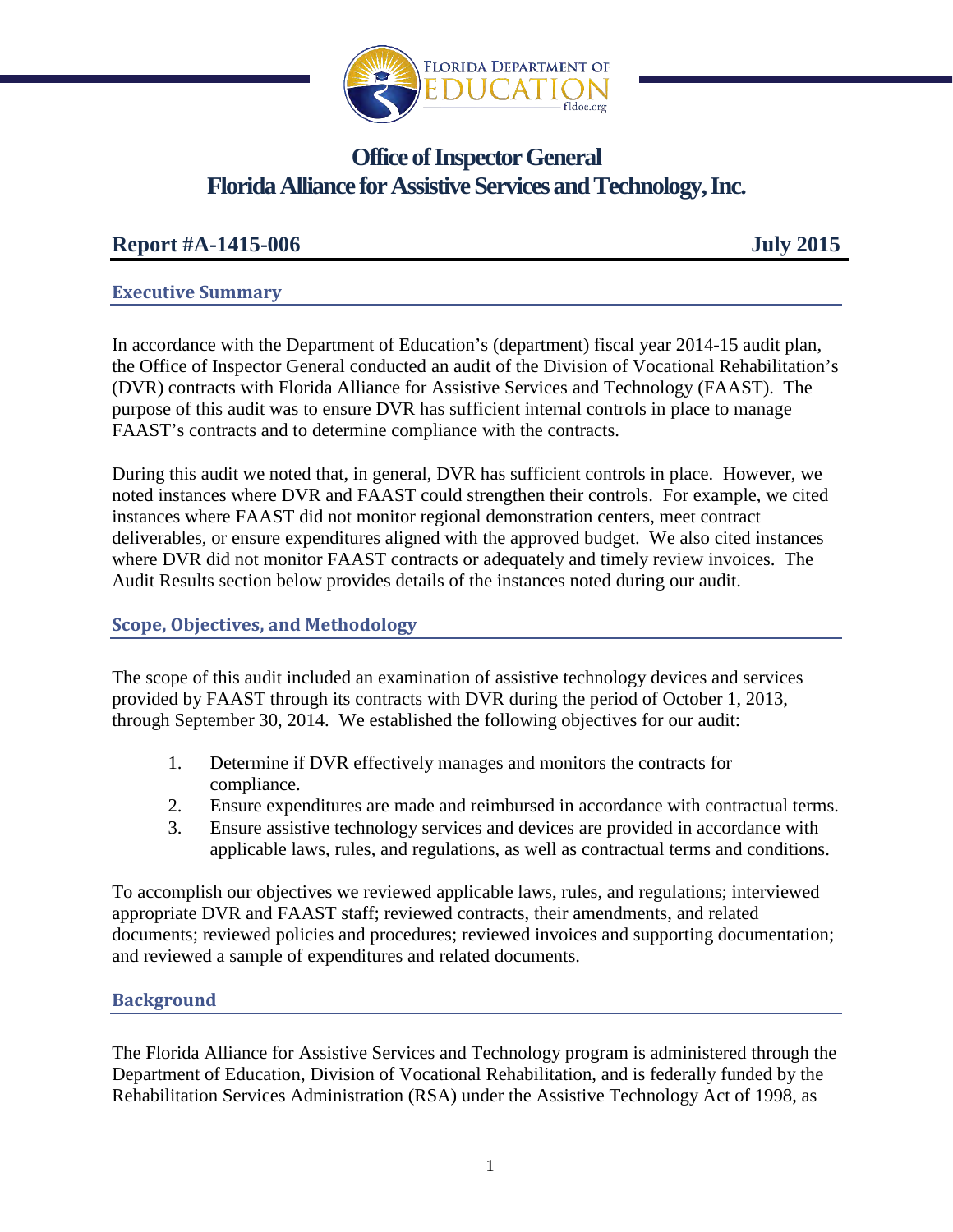amended in 2004. Since its inception in 1998, FAAST has been a resource to provide Floridians free access to information, referral services, educational programs, and publications in an accessible format on extensive topics related to disability rights, laws and policies, and funding opportunities for assistive technology.

DVR entered into contracts with FAAST for the purpose of coordinating and delivering appropriate, cost effective, state-of -the-art assistive technology (AT) services and devices. Many high-tech and low-tech devices are available to assist people with disabilities in daily living tasks, communication, education, work, and recreation. Assistive technology services support people with disabilities or their caregivers to help them select, acquire, or use AT devices. Such services also include functional evaluations, training on or demonstration of devices, and purchasing or leasing such devices.

DVR provides general revenue funds to FAAST through contract 11-100 and federal funds through contract 11-101. Contract 11-100 was renewed effective July 1, 2013, and included \$444,415 in funding through June 30, 2014. Contract 11-101 was renewed effective October 1, 2013, and subsequently amended to provide \$665,577 in funding through September 30, 2014. Through these contracts, FAAST entered into sub-recipient agreements with six existing regional demonstration centers (RDC) around the state.

## **Audit Results**

## Finding 1: FAAST did not effectively monitor the regional demonstration centers

Attachments H and G, respectively, of contracts 11-100 and 11-101 state, "Monthly, quarterly and annually, the Contract Services manager will update a checklist and spreadsheet pursuant to the desk monitoring procedure requirements with the contracts to track and document monthly, quarterly and year to date progress regarding all required Regional Demonstration Center deliverables reconciled to the contract deliverables." This same requirement is also included in FAAST's agreements with the RDCs.

The review of sampled monthly desk monitoring checklists for April, May, and June of 2014 for the six RDCs revealed that FAAST completed only five of the 18 desk monitoring checklists. FAAST staff did not appropriately sign or date any of the five completed checklists. The checklists also do not document the quarterly progress of the RDCs. FAAST staff indicated they did not complete the desk monitoring reports on a consistent basis due to staff turnover, and they completed some reviews that they did not document.

Attachment H of contract 11-100 and contract 11-101 states, "The Contract Services Manager and other FAAST staff as applicable will conduct annual onsite audit and monitoring reviews of all Regional Demonstration Centers with detailed follow up preliminary, final reports and corrective action plan requirements, as applicable. A follow up onsite audit review to the annual review will also be conducted within the fiscal year with a preliminary and final report and will be copied to the FAAST central file and available for easy reference within the Contract Service Manager's reach."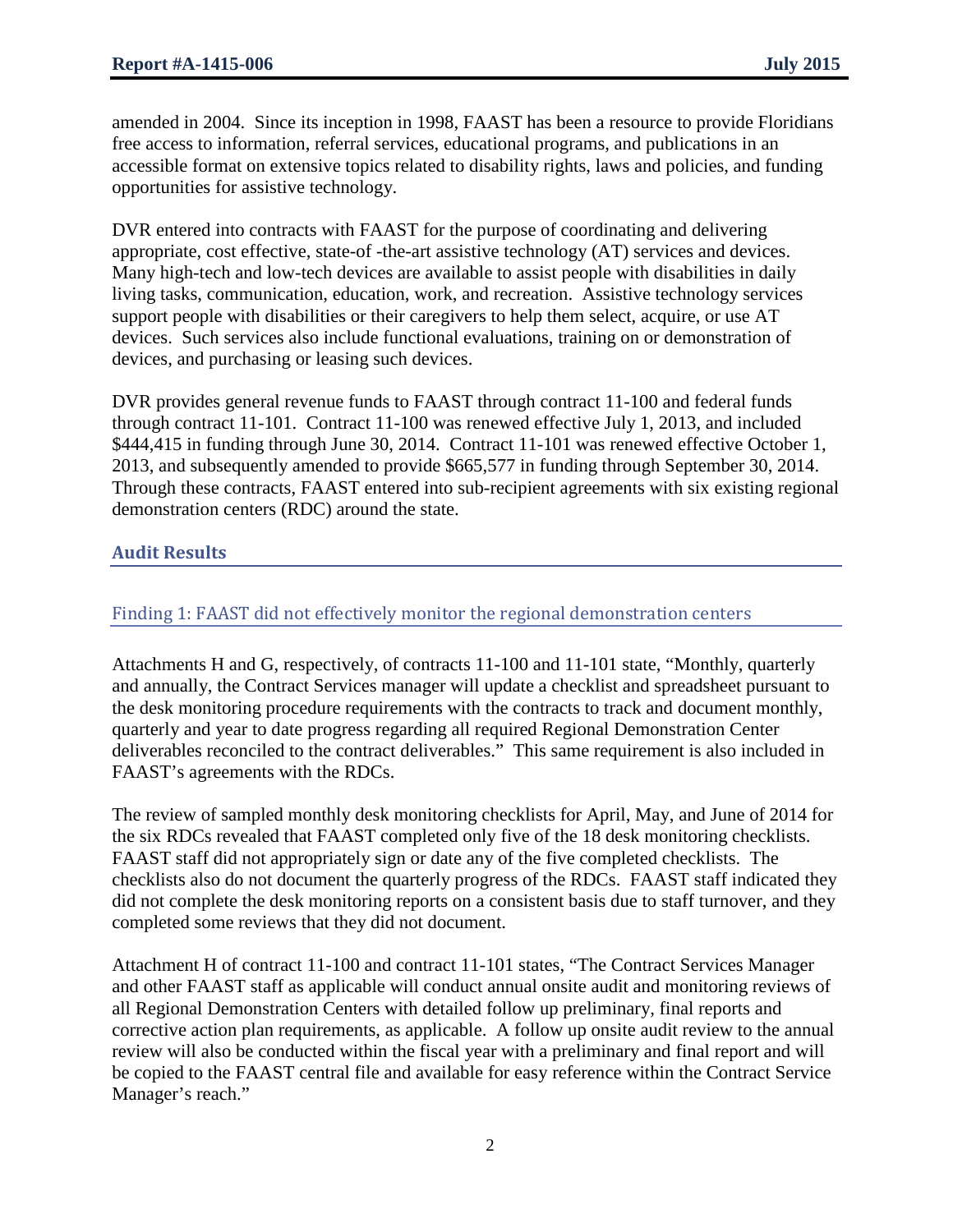The Sub-Recipient Monitoring section of FAAST's Accounting Policies and Procedures Manual states, "Each sub-recipient will receive both programmatic and fiscal monitoring. There will be a monthly desk audit as well as a bi-annual physical site review during the grant period to ensure compliance with applicable federal and state grant compliance requirements, as well as to ensure attainment of performance goals." The manual further states, "Following performance of monitoring, the Director of Development and Program Services will issue a written report within 30 days. This report will include findings identified and any necessary corrective action required."

Attachment A of the contracts requires that the monitoring reports provide a determination as to whether the sub-recipients are complying with the terms and conditions of the sub-recipient agreement; a determination as to whether expenditures to sub-recipients are allowable pursuant to the agreement; an evaluation of performance based on the performance measures/standards established in the agreement; and a corrective action plan if any center is found to be out of compliance.

FAAST conducted one onsite review for each of the six RDCs, but no follow-up onsite reviews. FAAST did not include all required elements in the site monitoring reports completed for the six onsite reviews. FAAST did not include information in the best practices or lessons learned sections of the monitoring reports or notate what the ratings were based upon. FAAST did not place a checkmark for any of the 20 items in one of the monitoring reports or provide the comments and conclusion for one report.

Additionally, the checklist utilized for the onsite monitoring did not include all monitoring protocols required in the contracts. Furthermore, the monitoring reports did not appear to provide a determination as to whether expenditures were allowable or an evaluation of subrecipient performance based on the performance measures/standards established in the agreements. FAAST did not complete two of the six monitoring reports within the 30 days required by FAAST's accounting manual.

The lack of monitoring hinders FAAST's ability to confirm that the RDCs are operating in compliance with their agreements. This could result in individuals not receiving AT services and devices or RDCs being paid for services not rendered.

#### *Recommendation*

We recommend FAAST enhance its procedures to ensure they monitor the RDCs in accordance with contract terms.

#### *FAAST Management Response*

FAAST management concurs with this finding. All invoices, along with check requests, will be presented to the FAAST Executive Director along with desktop monitoring reports. The Executive Director will review the desktop monitoring report and sign off on it before approving all payments. Invoices, check requests, and desktop monitoring reports are stored in the FAAST accounts receivable files by month.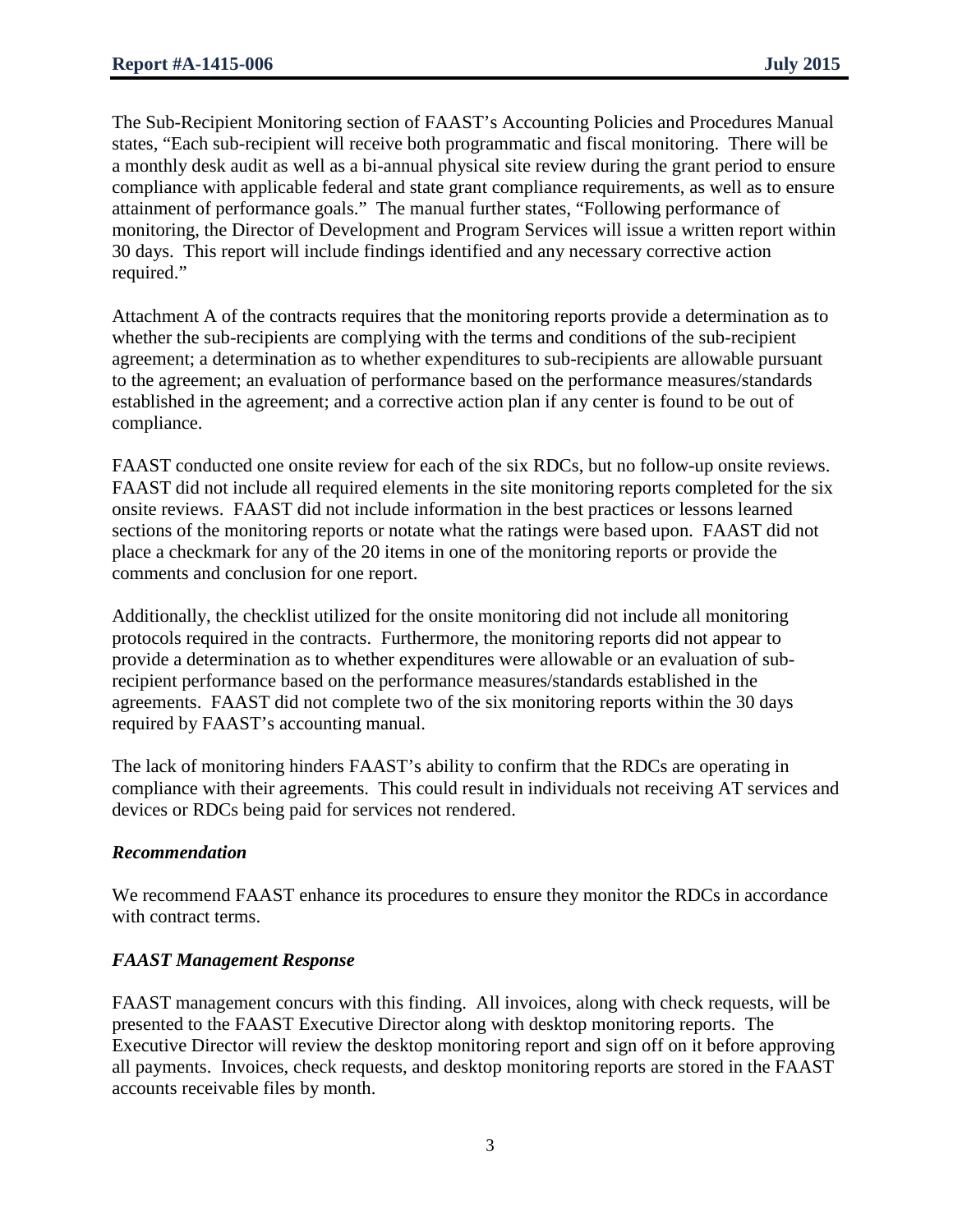# Finding 2: DVR did not effectively monitor the FAAST contracts

Attachment A of contracts 11-100 and 11-101 states, "The degree and frequency of Agreement monitoring will be in accordance with the annual monitoring schedule." The Contract Monitoring Unit Guidebook (CMU Guidebook) requires contract managers to complete a risk valuation for each contract and to prepare a contractor monitoring plan within 30 days of execution of a contract. The Contract Management & Accountability Workshop Training Manual & Handbook additionally requires clearly defined monitoring techniques and timetables in the monitoring plan and states, "The contract manager should document all monitoring activities and the outcomes." DVR's Effective Monitoring Procedures additionally require the reviewer to certify and date a document at the end of desktop monitoring to show the contractor was monitored. This document must include the findings and recommendations.

DVR completed a risk assessment for the contracts, designating a risk rating of medium for both. The resulting monitoring plans required quarterly desk monitoring and annual field visit monitoring.

DVR did not conduct field visit monitoring of the FAAST contracts during the audit period. DVR staff stated that they conducted desktop monitoring by reviewing the quarterly invoices and backup documentation. However, DVR staff did not document the monitoring activities and outcomes or provide findings and recommendations.

The absence of documented monitoring hinders DVR's ability to ensure FAAST is satisfactorily meeting the performance requirement of the contracts. This can result in FAAST receiving reimbursement for expenses not deliverables that were not met.

#### *Recommendation*

We recommend DVR enhance its procedures to ensure they monitor the contracts and document the monitoring activities in accordance with procedures and the monitoring plans.

#### *DVR Management Response*

Concur. Desk procedures will be written for managing the FAAST contracts, which will include adherence with established monitoring plans.

#### Finding 3: FAAST did not meet all contract deliverables

Attachment A of the contracts details the deliverable requirements. Section V.5 of attachment A states, "At the end of the Agreement period, the Division Contract Manager will validate that the minimum number of annual activities has been achieved before final contract payment is approved. The validation will be based on quarterly invoices and reports as well as an Annual Performance report provided by the Recipient…."

The quarterly invoices for both contracts provide a summary of the deliverables completed during each quarter. The annual performance report also details the deliverables for each quarter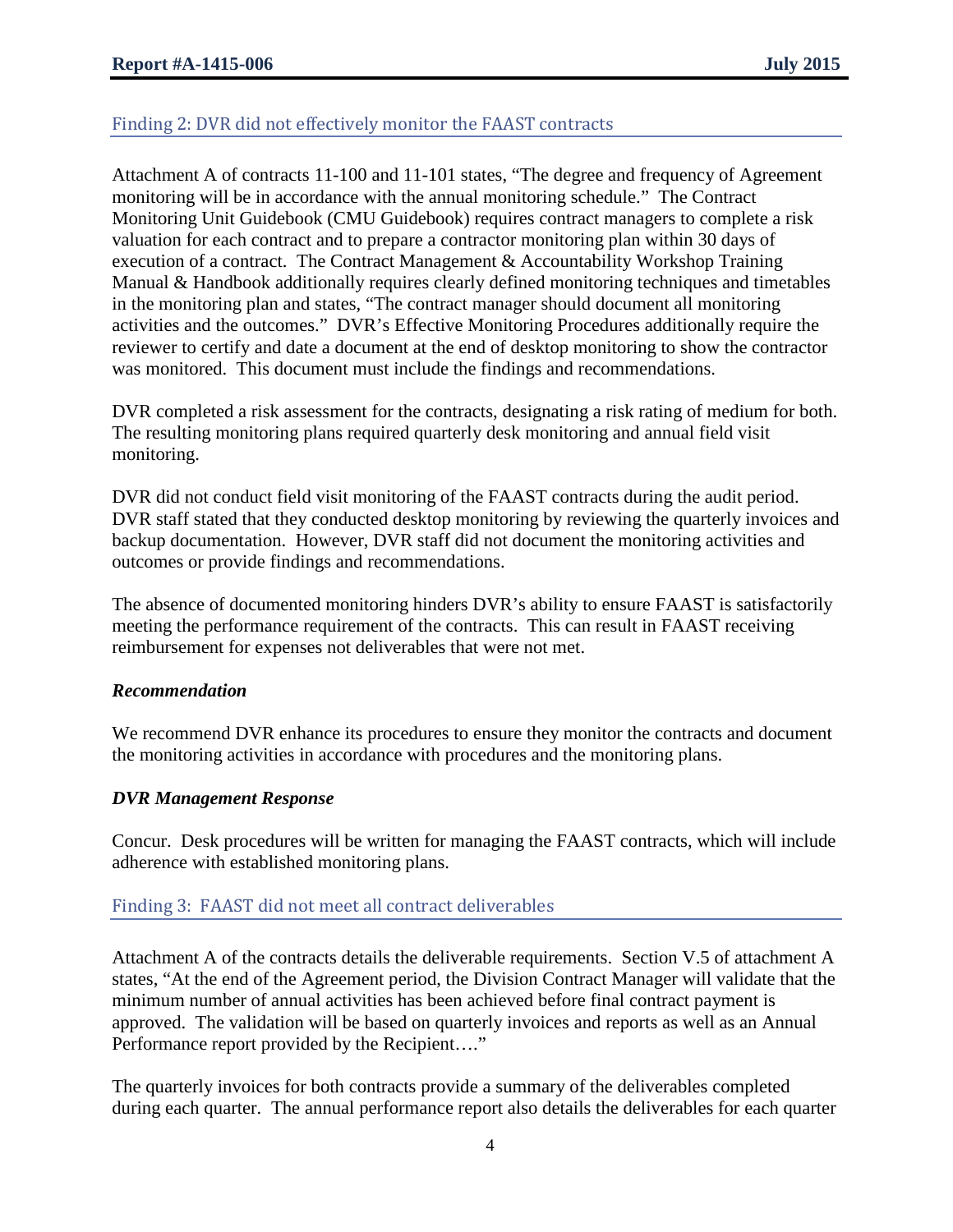and provides a total for the contract year. Our review of quarterly invoices revealed instances where FAAST omitted numbers for some deliverables, did not accurately total numbers, or changed numbers from previous quarters with no explanation.

We also found that the reported totals in the annual performance reports conflicted with the reported amounts from the quarterly invoices. There are discrepancies between the quarterly invoice totals and the annual report total for 16 of the 25 deliverables (64%) for contract 11-100 and for 17 of the 28 deliverables (61%) for contract 11-101. For example, FAAST reported providing structured presentations to 110 individuals attending conferences, exhibits, and other events in their quarterly invoices, while the annual report reflected 5,691 individuals. DVR did not document identification or resolution of these issues prior to approving the invoices for payment.

Comparison of the final invoices to the minimum deliverables set forth in the contracts revealed that FAAST did not meet four of the 25 deliverable requirements in contract 11-100, and four of the 28 deliverable requirements in contract 11-101. The minimum deliverable requirements not met for contract 11-100 include: follow-up site visits to each RDC; monthly desk monitoring of RDCs; updated database reports; and equipment exchanges on AT Bay. The minimum deliverable requirements not met for contract 11-101 include: follow-up site visits to each RDC; monthly desk monitoring of RDCs; structured presentations at conferences; and purchase of assistive technology devices. For two of these, the deliverable would have been met if we used the totals from the annual report. However, because FAAST was unable to provide documentation or an explanation for the discrepancies, we used the totals from the four quarterly invoices.

Contracts 11-100 and 11-101 require the final payment to be reduced at the end of the agreement period if FAAST did not meet the agreed upon minimum number of units or activities for the agreement. The contracts specify the amount of reduction for each unit not provided. DVR's contract manager did not make reductions to the final payments, though FAAST did not meet all deliverables for either contract.

Discrepancies in reported deliverable numbers hinder DVR's ability to confirm FAAST met the minimum number of annual activities. The approval of invoices without confirmation that deliverables have been met results in DVR paying for services not provided.

#### *Recommendation*

We recommend FAAST improve its procedures to ensure accuracy of reported deliverables and maintain adequate documentation to support performance. If FAAST makes adjustments subsequent to an approved invoice, they should provide an explanation to DVR. We also recommend DVR enhance their procedures to ensure they confirm FAAST is on track with quarterly deliverable amounts and meets all deliverable requirements prior to final payment.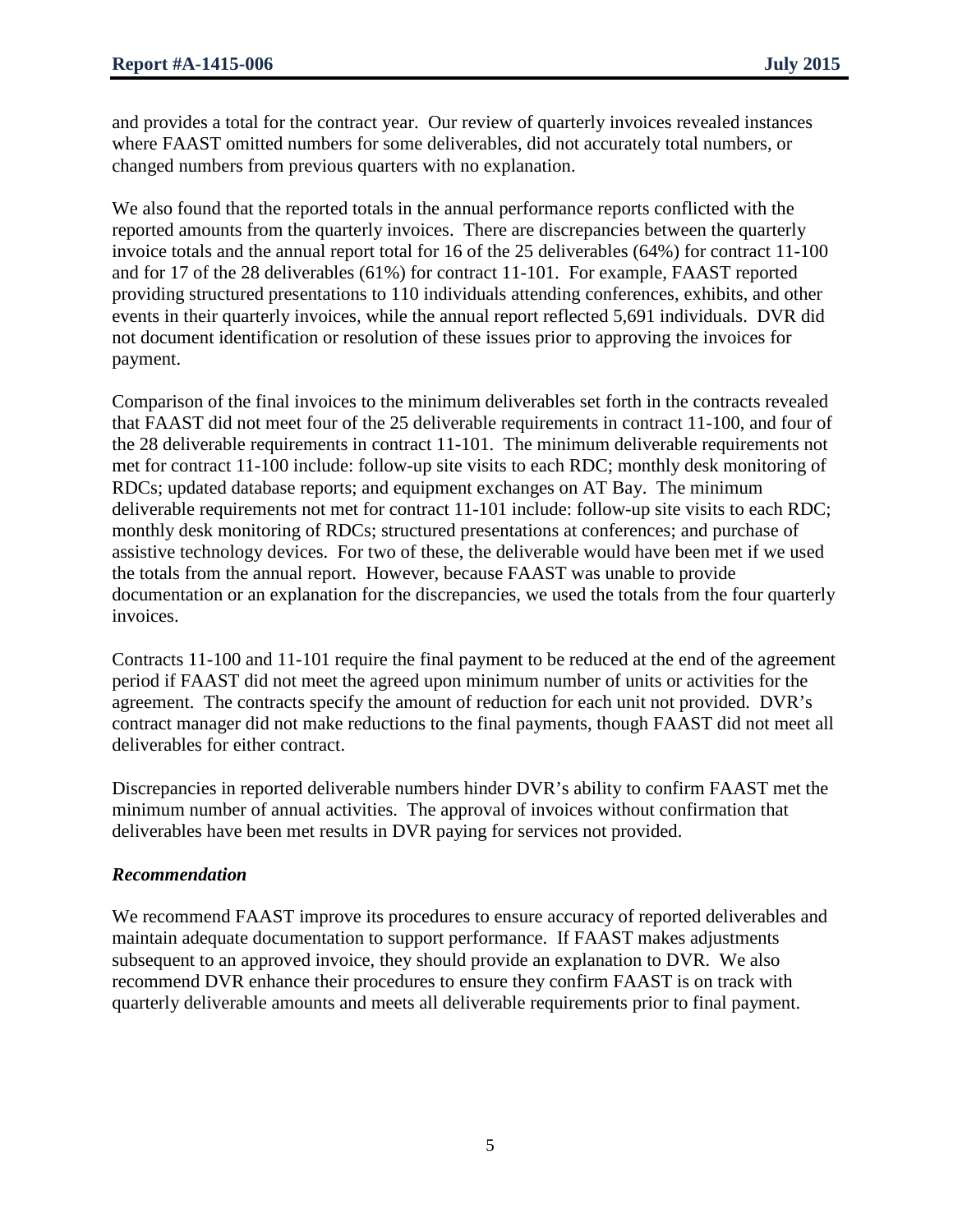#### *DVR Management Response*

Concur. Desk procedures will be written for managing the FAAST contracts, which will include tracking quarterly deliverable amounts and reviewing deliverables for compliance with all requirements.

#### *FAAST Management Response*

FAAST management concurs with this finding. FAAST implemented organization wide data collection procedures and online data collection tool on October 1, 2014. All deliverables now have a method for internal validity that can be used to determine which RDC conducted the activity and the count. Also, RDCs have been assigned to one contract to remove duplication of deliverables being counted on both DVR contacts.

#### Finding 4: DVR did not adequately and timely approve invoices

Chapter 215.422 of the Florida Statutes indicates that each agency has five working days to approve the invoice and inspect the goods or services, unless the bid specifications, purchase order, or contract specifies otherwise.

FAAST timely submitted the four quarterly invoices for contract 11-100 and contract 11-101 to DVR at the end of each quarter. FAAST resubmitted four of the eight invoices and DVR reviewed the resubmitted invoices timely. DVR could not provide evidence that the review of the original invoice submission occurred timely or documentation of notification to FAAST regarding the requirement to resubmit the four invoices. DVR did not review the remaining four invoices within five working days. According to DVR, the turnover in FAAST and DVR staff contributed to the delay in reviewing and approving invoices.

Attachment B, Section III of contracts 11-100 and 11-101 provides a description of items to be submitted with each quarterly invoice, which includes supporting documents, a quarterly budget reconciliation report, itemized expenditure reports, a quarterly report detailing the deliverables, and back-up documentation for those deliverables. Section III additionally requires the submission of an annual performance report after the fourth quarter that includes an inventory and final budget reconciliation report.

Two of the four invoices submitted for contract 11-101 did not include a budget reconciliation report. The Annual Performance Report submitted for both contracts did not include an inventory. FAAST staff indicated that they did not include an inventory in the submission of the annual performance report because they were not aware of the requirement.

The untimely review and approval of invoices results in delayed payments to FAAST. This can hinder FAAST's ability to provide AT services and devices to eligible consumers DVR's failure to ensure all required invoice documents are provided can lead to paying for services or equipment not provided in accordance with contract terms.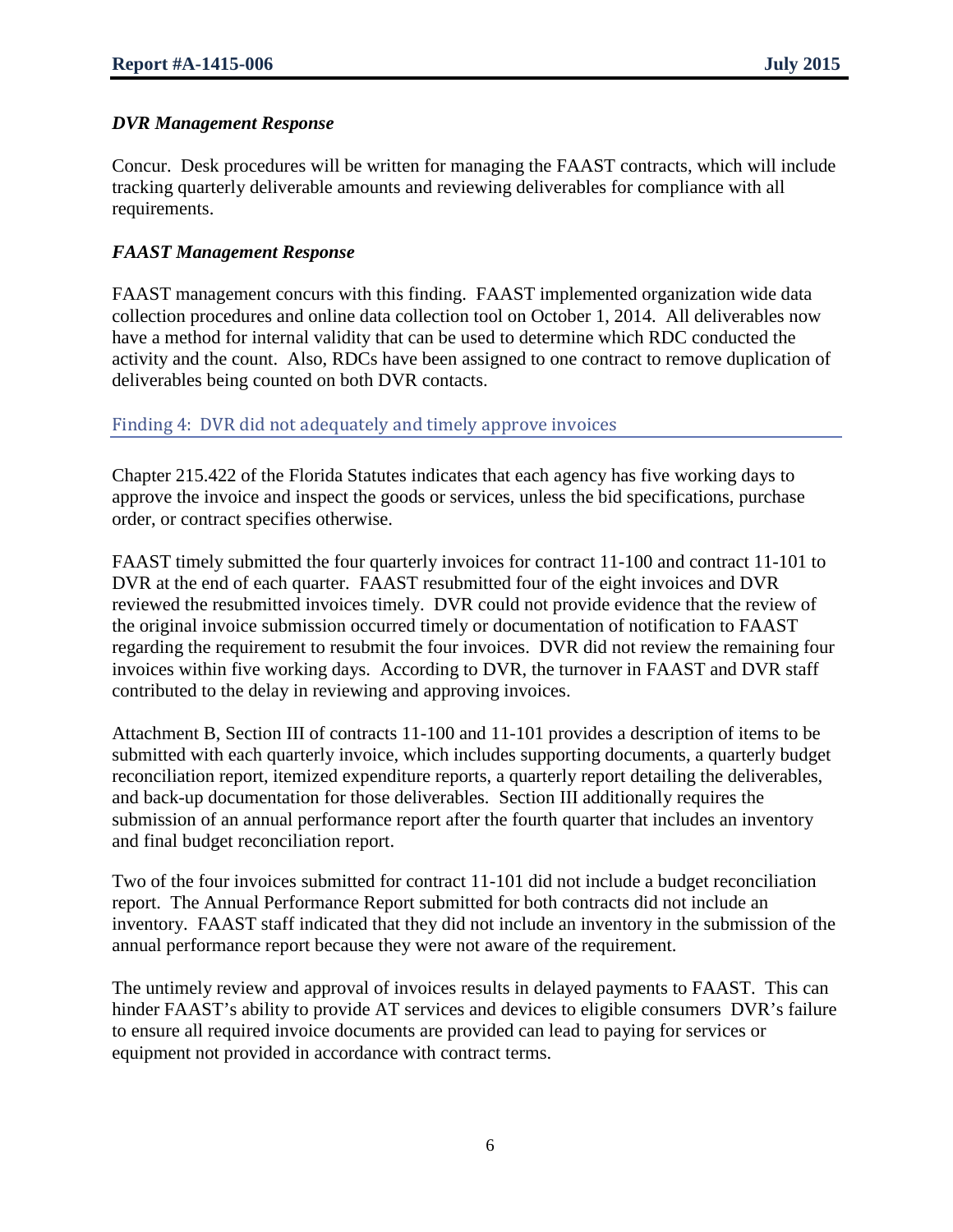#### *Recommendation*

We recommend DVR enhance its procedures to ensure they review FAAST invoices in accordance with Florida Statute. If DVR requires FAAST to resubmit an invoice, DVR should notate when the original review occurred and why they deemed the invoice incomplete. We also recommend DVR ensure FAAST submits all required documents prior to paying an invoice.

#### *DVR Management Response*

Concur. Desk procedures will be written for managing the FAAST contracts, which will include timely review of invoices. Additionally, a tracking log will be developed to keep up with invoice receipt dates, rejection dates, and other pertinent details.

#### Finding 5: FAAST expenditures did not conform with the approved contract and budget.

Attachment F of Contract 11-100 states, "Payment may be authorized only for allowable expenditures on the invoice which are in accord with the limits specified on the line item budget approved by the Division…. Modifications to the approved line item budget not affecting the total agreement amount may be made only after they have been reduced to writing and written approval by the Division's contract manager has been given in advance."

There were multiple instances where FAAST added line items and changed the budget amounts for contract 11-100 without prior approval from DVR. FAAST added four line items that were not included in the approved budget: contracted services, software, bank fees, and personnel other. FAAST also modified the budgeted amounts on the budget reconciliation reports for 38 of the 53 line items (71.7%) one or more times during the four quarters reviewed.

The DVR contract manager did not approve the budget for contract 11-101 until May 5, 2014, due to the federal sequestration. Though the budget approval occurred during the third quarter, FAAST added six line items not included in the approved budget within the fourth quarter: FAAST access magazine/self-help resource guides, credit reports, equipment under \$500, mobile phone, personnel other, and travel other. FAAST also modified the budgeted amount on the budget reconciliation report for 6 of the 57 line items (10.5%).

Comparison of FAAST's expenditures to the approved budgets showed many expenditure totals varied significantly from the approved line item budgets. For contract 11-100 the expenditure totals for 13 of the 53 line items exceeded the approved budget by more than 25% (28.17% - 972.36%), and the expenditure totals for 13 line items came in at least 25% under budget (38.83% - 100%). For contract 11-101 the expenditure totals for 13 of the 57 line items exceeded the approved budget by more than 25% (32.38% – 3329.36%), and the expenditure totals for 15 line items came in at least 25% under budget (25.24% - 100%).

The line item budget modifications did not affect the total agreement amount, but the DVR contract manager did not approve the modifications in advance as required by the contract. Additionally, the allocation table provided by FAAST appeared to be outdated, as the allocation percentages utilized by FAAST during the audit period differed from those reflected in the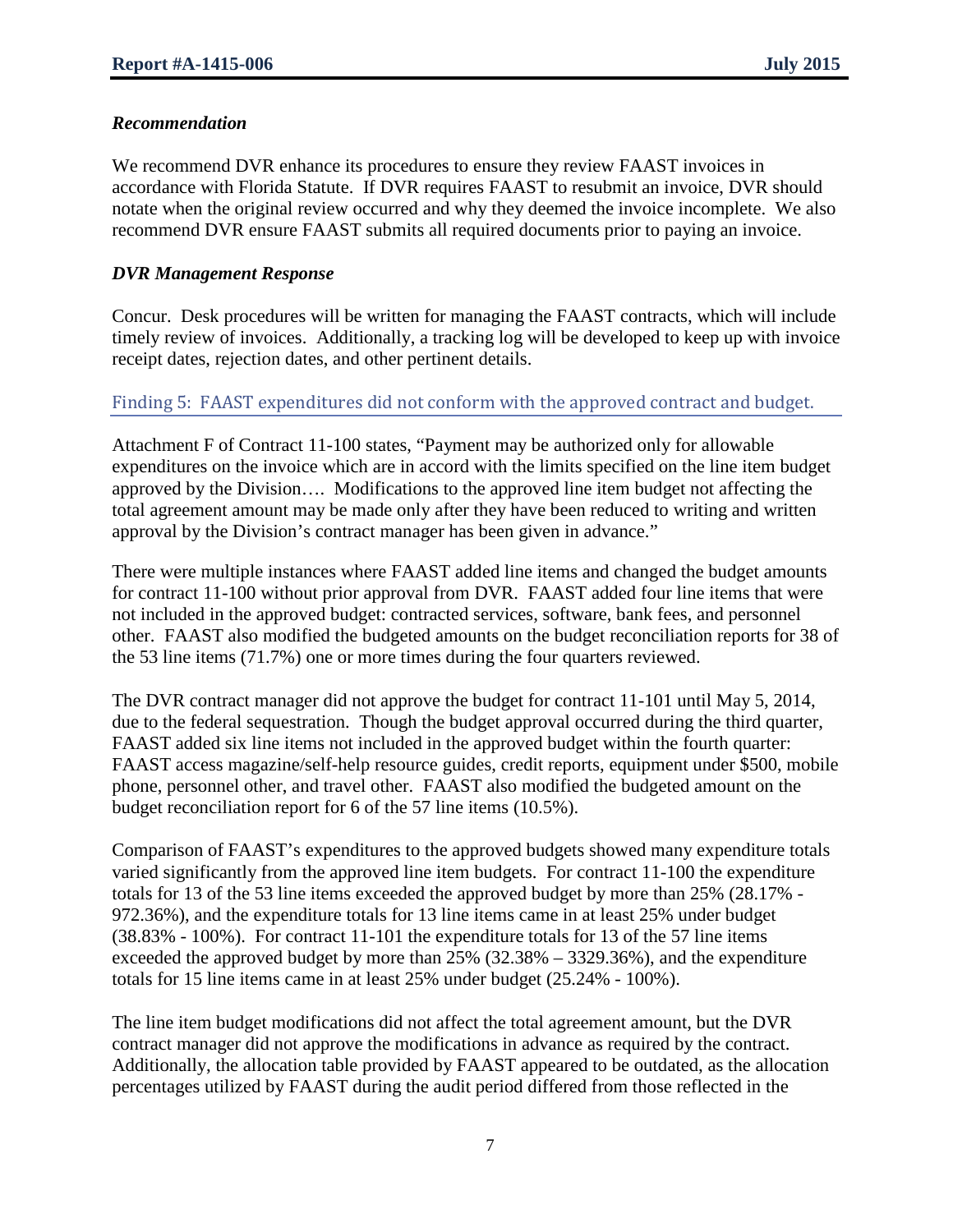allocation table. There were also many instances where FAAST inadvertently reversed the allocation percentages for the two contracts.

We reviewed a sample of 22 expenditures for contract 11-100 and 36 expenditures for contract 11-101. Twenty of the expenditures from each sample consisted of expenses allocated to both contracts, resulting in the review of documentation for 38 expenditures. FAAST could not provide documentation for an expenditure paid to Verizon Wireless on June 4, 2014, in the amount of \$1,119.87. Twelve of the reviewed expenditures were payments made toward FAAST's credit card balance and reflected Regions Bank as the payee. Submitting payments toward credit card balances with no documentation to support the individual credit card purchases made it difficult to identify the correct amount allocable to the specific category for each expenditure paid with the credit card. FAAST could not provide supporting documentation for seven of the twelve credit card expenditures, preventing any determination of the allowability of these expenditures.

Attachment C of the contracts allows for reimbursement of travel expenses pursuant to section 112.061, Florida Statutes. It requires submittal of an Authorization to Incur Travel form and a Reimbursement For Travel form. Ten of the sampled expenditures include travel expenses. FAAST did not appropriately document two travel expenditures because FAAST believed they were not required to complete travel forms for prepaid travel expenses or for travel expenses that do not include overnight absence. We noted several instances where travel documents did not include a justification for the use of a less economical vehicle or the agenda or brochure for a conference or event attended by FAAST staff and board members. FAAST did not submit an Authorization to Incur Travel form for any of the ten travel expenditures.

The lack of appropriate documentation and the modification of the line item budget without prior written approval can result in FAAST receiving reimbursement for expenses not related to the contracts. This can cause funds to be misdirected, which could negatively impact the AT devices and services provided to eligible individuals.

#### *Recommendation*

We recommend FAAST enhance its procedures to ensure they document expenses appropriately and they receive written approval from the DVR contract manager prior to making modifications to the approved budgets. We also recommend FAAST submit an updated allocation plan to DVR. We recommend DVR more closely review invoices to ensure FAAST documents expenditures appropriately, and ensure the expenditures align with the approved budget.

#### *DVR Management Response*

Concur. Desk procedures will be written for managing the FAAST contracts, which will include closely reviewing invoices to ensure all expenditures fully align with the approved budget.